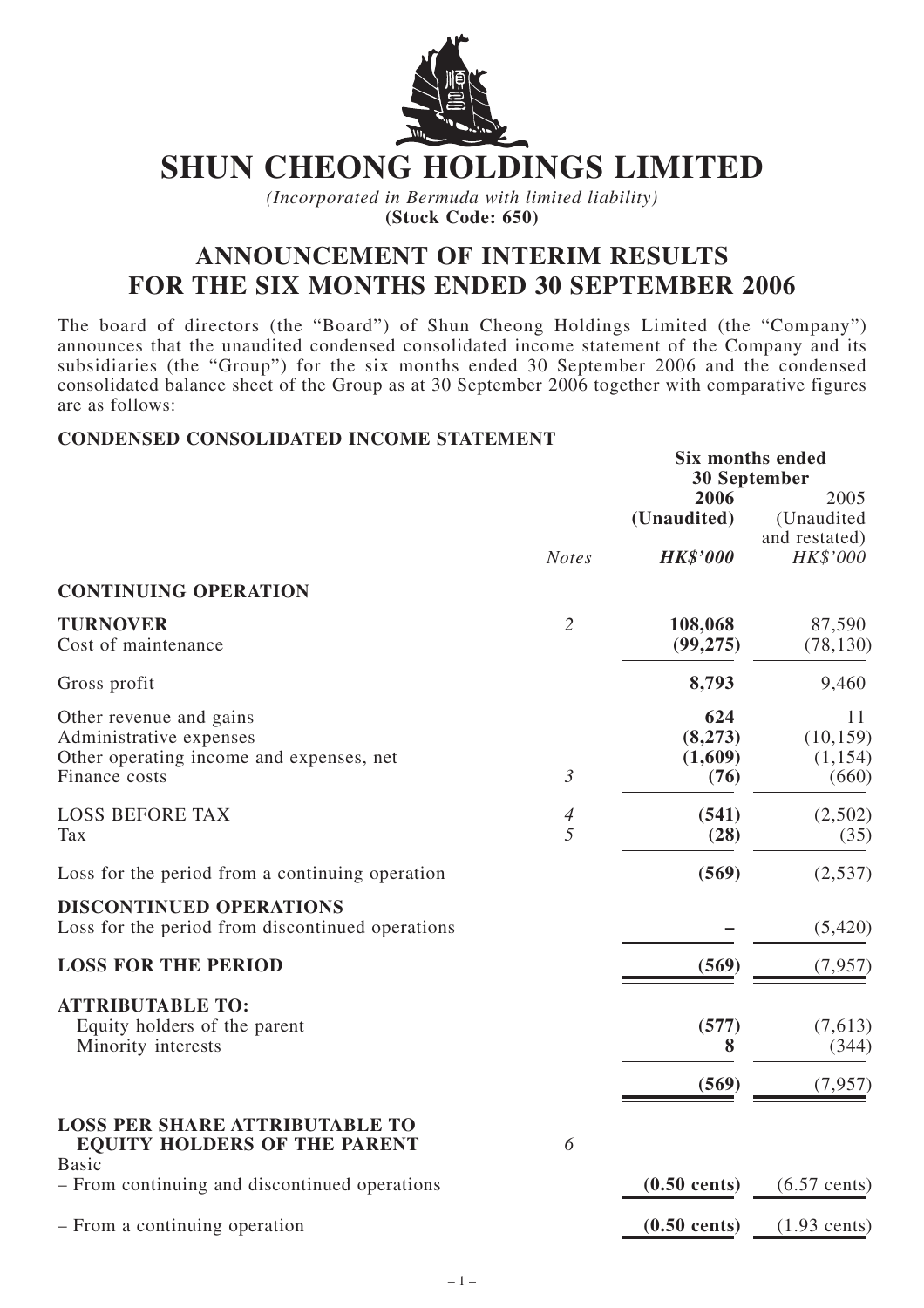## **CONDENSED CONSOLIDATED BALANCE SHEET**

|                                                                       | 30 September                   | 31 March              |
|-----------------------------------------------------------------------|--------------------------------|-----------------------|
|                                                                       | 2006                           | 2006                  |
|                                                                       | (Unaudited)<br><b>HK\$'000</b> | (Audited)<br>HK\$'000 |
|                                                                       |                                |                       |
| <b>NON-CURRENT ASSETS</b>                                             |                                |                       |
| Property, plant and equipment                                         | 2,630                          | 2,742                 |
| <b>CURRENT ASSETS</b>                                                 |                                |                       |
| Gross amount due from contract customers                              | 29,808                         | 28,011                |
| Trade and other receivables                                           | 64,877                         | 55,453                |
| Retention money receivables                                           | 1,097                          | 1,352                 |
| Prepayments, deposits and other assets                                | 595                            | 266                   |
| Cash and cash equivalents                                             | 34,554                         | 37,088                |
| Total current assets                                                  | 130,931                        | 122,170               |
| <b>CURRENT LIABILITIES</b>                                            |                                |                       |
| Gross amount due to contract customers                                | 19,760                         | 12,833                |
| Trade payables                                                        | 38,022                         | 21,279                |
| Retention money payables                                              | 1,552                          | 1,552                 |
| Other payables and accruals                                           | 8,381                          | 23,282                |
| Due to related companies                                              | 9,715                          | 9,294                 |
| Tax payable                                                           | 162                            | 134                   |
|                                                                       |                                |                       |
| Total current liabilities                                             | 77,592                         | 68,374                |
| <b>NET CURRENT ASSETS</b>                                             | 53,339                         | 53,796                |
| Net assets                                                            | 55,969                         | 56,538                |
| <b>EQUITY</b>                                                         |                                |                       |
|                                                                       |                                |                       |
| Equity attributable to equity holders of the parent<br>Issued capital | 1,159                          | 1,159                 |
| Reserves                                                              | 53,576                         | 54,153                |
|                                                                       |                                |                       |
|                                                                       | 54,735                         | 55,312                |
| <b>Minority interests</b>                                             | 1,234                          | 1,226                 |
| Total equity                                                          | 55,969                         | 56,538                |
|                                                                       |                                |                       |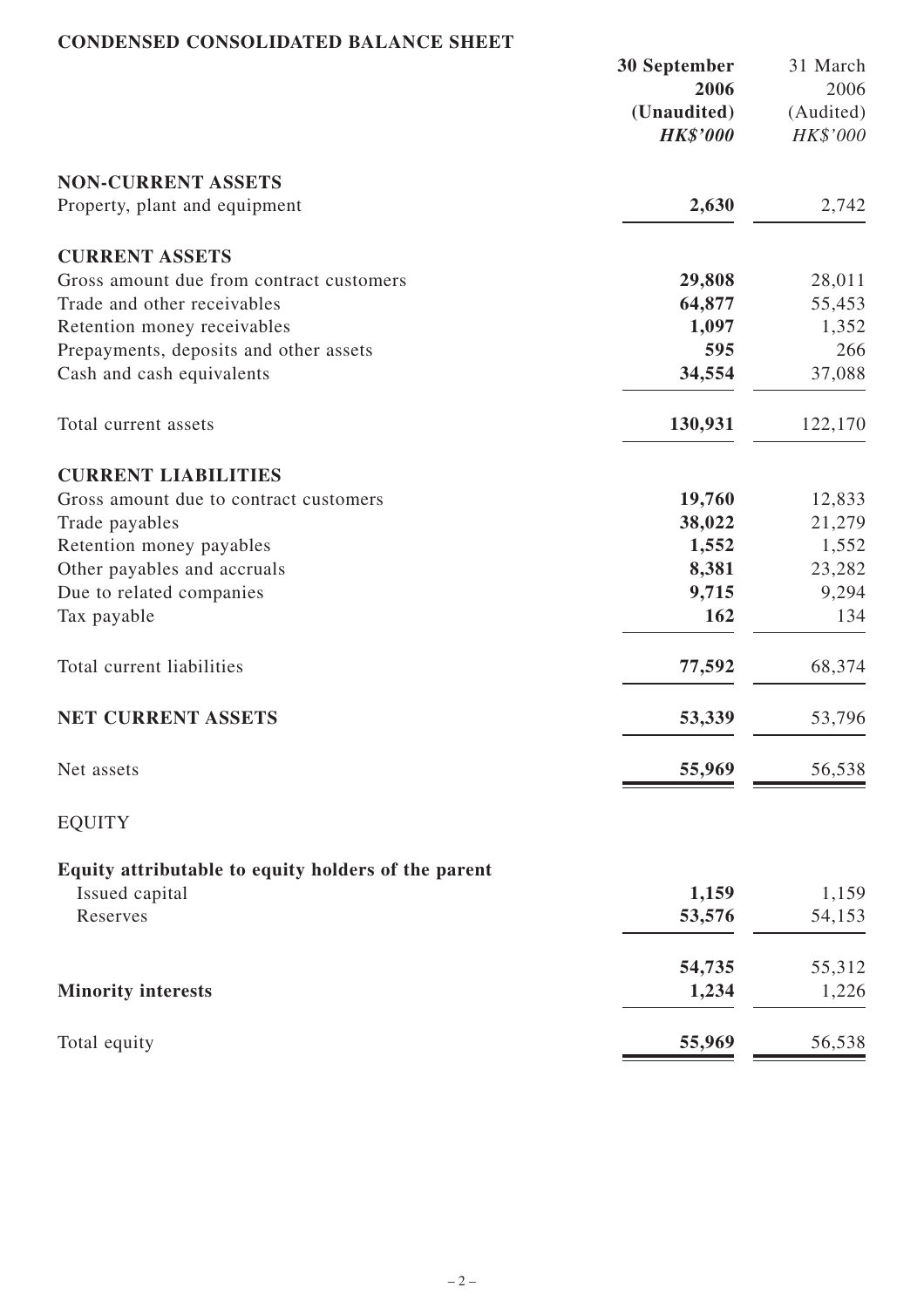#### *Notes:*

#### **1. BASIS OF PREPARATION AND ACCOUNTING POLICIES**

*Basis of preparation*

The unaudited interim condensed consolidated financial statements are prepared in accordance with the requirements of the Appendix 16 of the Rules Governing the Listing of Securities on The Stock Exchange of Hong Kong Limited (the "Listing Rules") and the Hong Kong Accounting Standard ("HKAS") 34 "Interim Financial Reporting" issued by the Hong Kong Institute of Certified Public Accountants ("HKICPA").

The unaudited interim condensed consolidated financial statements do not include all the information and disclosures required in the annual financial statements, and should be read in conjunction with the Group's annual financial statements for the year ended 31 March 2006.

#### *Accounting policies*

The accounting policies and basis of preparation adopted in the preparation of the unaudited interim condensed consolidated financial statements are consistent with those followed in preparation of the Group's annual financial statements for the year ended 31 March 2006, except in relation to the following amendments to and interpretation of Hong Kong Financial Reporting Standards ("HKFRSs") issued by the HKICPA that affect the Group and are adopted for the first time for the current period's financial statements:

| HKAS 39 Amendment            | The Fair Value Option                               |
|------------------------------|-----------------------------------------------------|
| HKAS 39 & HKFRS 4 Amendments | <b>Financial Guarantee Contracts</b>                |
| $HK(IFRIC)$ -Int 4           | Determining whether an Arrangement contains a Lease |

The adoption of these amendments and interpretation has had no material impact on the accounting policies of the Group and the methods of computation in the Group's unaudited interim condensed consolidated financial statements.

The Group has not early applied the following new and revised HKFRSs, that have been issued but are not yet effective, in these unaudited interim condensed consolidated financial statements. The Group has already commenced an assessment of the potential impact of these new and revised HKFRSs but is not yet in a position to state whether these new and revised HKFRSs would have a significant impact on its result of operations and financial position.

| HKAS 1 (Amendment)   | Capital Disclosures <sup>1</sup>                        |
|----------------------|---------------------------------------------------------|
| <b>HKFRS 7</b>       | Financial Instruments: Disclosures <sup>1</sup>         |
| $HK(IFRIC) - Int 8$  | Scope of HKFRS2 <sup>4</sup>                            |
| $HK(IFRIC) - Int 9$  | Reassessment of Embedded Derivatives <sup>3</sup>       |
| $HK(IFRIC) - Int 10$ | Interim Financial Reporting and Impairment <sup>2</sup> |
|                      |                                                         |

<sup>1</sup> Effective for annual periods beginning on or after 1 January 2007.

- <sup>2</sup> Effective for annual periods beginning on or after 1 November 2006.
- <sup>3</sup> Effective for annual periods beginning on or after 1 June 2006.
- <sup>4</sup> Effective for annual periods beginning on or after 1 May 2006.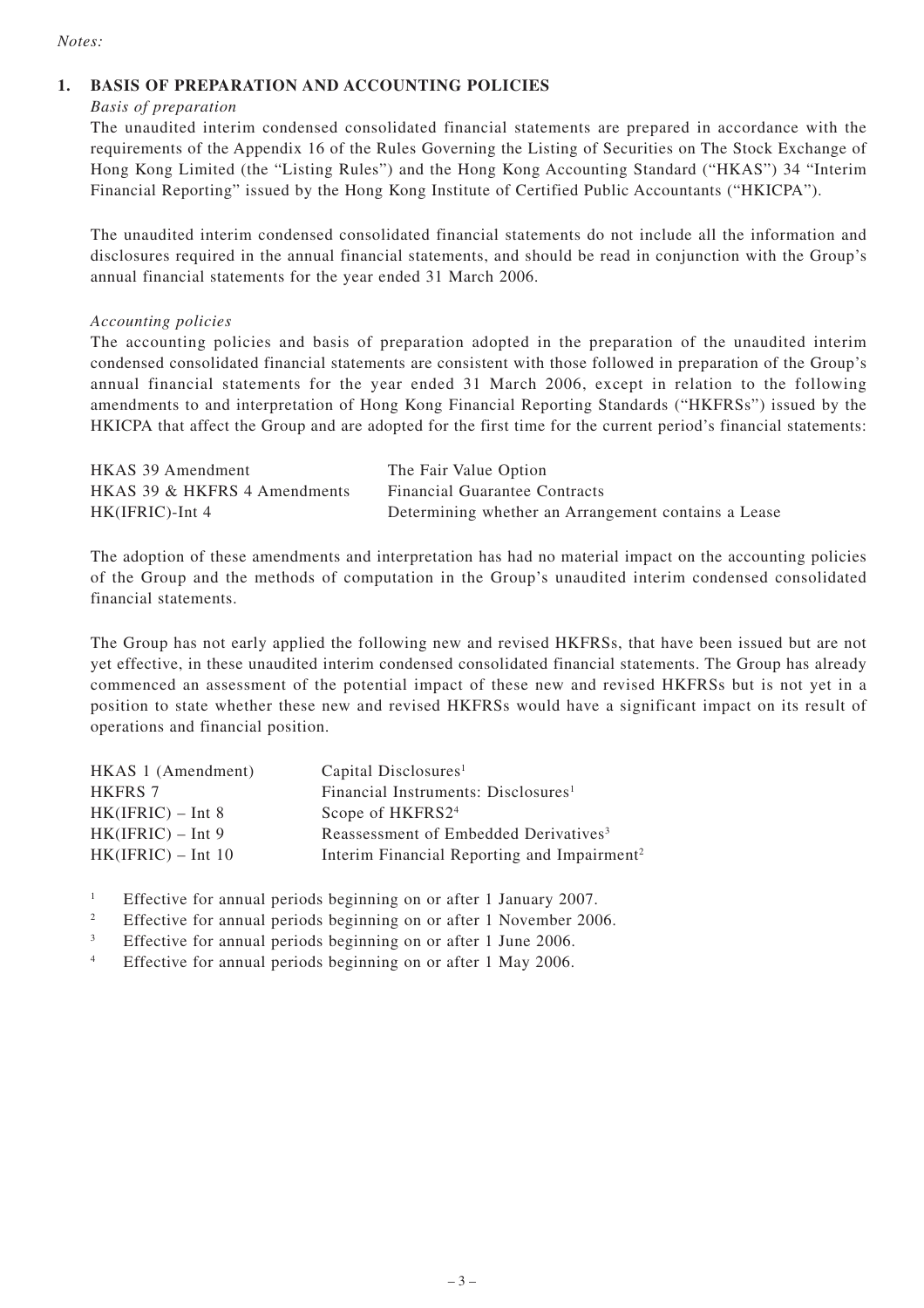#### **2. SEGMENT INFORMATION**

#### *(a) Business segments*

The Group is principally engaged in the building services maintenance business and project management. The contracting services and trading business were discontinued in March 2006. An analysis of the Group's revenue and results by business segments is as follows:

|                        |                 | Continuing operation<br>Discontinued operations |                         |                             |                         |                         |                         |                  |                 |                  |                 |                  |  |
|------------------------|-----------------|-------------------------------------------------|-------------------------|-----------------------------|-------------------------|-------------------------|-------------------------|------------------|-----------------|------------------|-----------------|------------------|--|
|                        |                 | <b>Maintenance Services</b>                     |                         | <b>Contracting Services</b> |                         | <b>Trading Business</b> | Sub-total               |                  | Eliminations    |                  | Consolidated    |                  |  |
|                        |                 | Six months ended                                |                         | Six months ended            |                         | Six months ended        |                         | Six months ended |                 | Six months ended |                 | Six months ended |  |
|                        |                 | 30 September                                    |                         | 30 September                | 30 September            |                         | 30 September            |                  | 30 September    |                  | 30 September    |                  |  |
|                        | 2006            | 2005                                            | 2006                    | 2005                        | 2006                    | 2005                    | 2006                    | 2005             | 2006            | 2005             | 2006            | 2005             |  |
|                        | (Unaudited)     |                                                 | (Unaudited) (Unaudited) |                             | (Unaudited) (Unaudited) |                         | (Unaudited) (Unaudited) | (Unaudited)      | (Unaudited)     | (Unaudited)      | (Unaudited)     | (Unaudited)      |  |
|                        | <b>HK\$'000</b> | HK\$'000                                        | <b>HK\$'000</b>         | HK\$'000                    | <b>HK\$'000</b>         | HK\$'000                | <b>HK\$'000</b>         | HK\$'000         | <b>HK\$'000</b> | HK\$'000         | <b>HK\$'000</b> | HK\$'000         |  |
| Segment revenue:       |                 |                                                 |                         |                             |                         |                         |                         |                  |                 |                  |                 |                  |  |
| Sales                  | 108,068         | 87,590                                          |                         | 185,621                     |                         | 20,463                  |                         | 206,084          |                 | (48, 186)        | 108,068         | 245,488          |  |
| Segment results:       | (1,089)         | (1, 853)                                        |                         | (5,642)                     |                         | (632)                   |                         | (6,274)          |                 |                  | (1,089)         | (8, 127)         |  |
| Interest income and    |                 |                                                 |                         |                             |                         |                         |                         |                  |                 |                  |                 |                  |  |
| unallocated gains, net | 624             | 11                                              |                         |                             |                         |                         |                         | 1,118            |                 |                  | 624             | 1,129            |  |
| Finance costs          | (76)            | (660)                                           |                         |                             |                         |                         |                         | (198)            |                 |                  | (76)            | (858)            |  |
| Loss before tax        | (541)           | (2,502)                                         |                         |                             |                         |                         |                         | (5, 354)         |                 |                  | (541)           | (7, 856)         |  |
| Tax                    | (28)            | (35)                                            |                         |                             |                         |                         |                         | (66)             |                 |                  | (28)            | (101)            |  |
| Loss for the period    | (569)           | (2,537)                                         |                         |                             |                         |                         |                         | (5,420)          |                 |                  | (569)           | (7, 957)         |  |
|                        |                 |                                                 |                         |                             |                         |                         |                         |                  |                 |                  |                 |                  |  |

#### *(b) Geographical segments*

No geographical segment information is presented as over 90% of the Group's revenue is derived from customers based in Hong Kong, and over 90% of the Group's assets are located in Hong Kong.

#### **3. FINANCE COSTS**

|                                                                                  |                                | <b>Continuing operation</b> |                                | Discontinued operations | <b>Total</b><br>Six months ended<br>30 September |                         |  |
|----------------------------------------------------------------------------------|--------------------------------|-----------------------------|--------------------------------|-------------------------|--------------------------------------------------|-------------------------|--|
|                                                                                  |                                | Six months ended            |                                | Six months ended        |                                                  |                         |  |
|                                                                                  |                                | 30 September                |                                | 30 September            |                                                  |                         |  |
|                                                                                  | 2006                           | 2005                        | 2006                           | 2005                    | 2006                                             | 2005                    |  |
|                                                                                  | (Unaudited)<br><b>HK\$'000</b> | (Unaudited)<br>HK\$'000     | (Unaudited)<br><b>HK\$'000</b> | (Unaudited)<br>HK\$'000 | (Unaudited)<br><b>HK\$'000</b>                   | (Unaudited)<br>HK\$'000 |  |
| Interest on bank loans,<br>overdrafts and other loans<br>wholly repayable within |                                |                             |                                |                         |                                                  |                         |  |
| five years                                                                       | 76                             | 660                         |                                | 198                     | 76                                               | 858                     |  |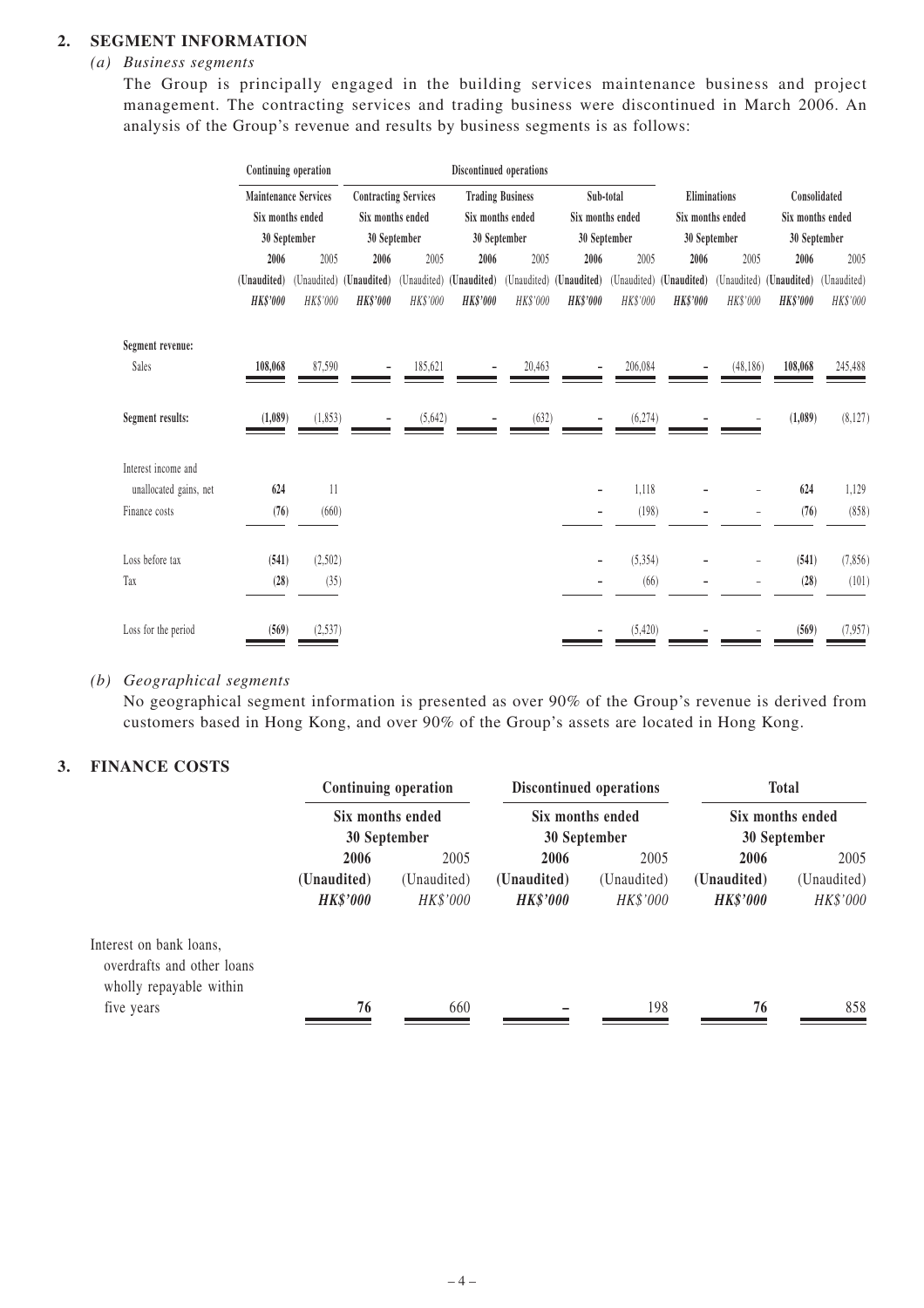#### **4. LOSS BEFORE TAX**

The Group's loss before tax is arrived at after charging/(crediting):

|                                                                                        | Continuing operation<br>Six months ended<br>30 September |                                 | Discontinued operations<br>Six months ended<br>30 September |                                 | <b>Eliminations</b><br>Six months ended<br>30 September |                                 | <b>Total</b><br>Six months ended<br>30 September |                                 |
|----------------------------------------------------------------------------------------|----------------------------------------------------------|---------------------------------|-------------------------------------------------------------|---------------------------------|---------------------------------------------------------|---------------------------------|--------------------------------------------------|---------------------------------|
|                                                                                        | 2006<br>(Unaudited)<br><b>HK\$'000</b>                   | 2005<br>(Unaudited)<br>HK\$'000 | 2006<br>(Unaudited)<br><b>HK\$'000</b>                      | 2005<br>(Unaudited)<br>HK\$'000 | 2006<br>(Unaudited)<br><b>HK\$'000</b>                  | 2005<br>(Unaudited)<br>HK\$'000 | 2006<br>(Unaudited)<br><b>HK\$'000</b>           | 2005<br>(Unaudited)<br>HK\$'000 |
| Cost of inventories sold<br>Cost of maintenance and installation                       | 99,275                                                   | 78,130                          |                                                             | 395<br>194,342                  |                                                         | (48, 186)                       | 99,275                                           | 395<br>224,286                  |
|                                                                                        | 99,275                                                   | 78,130                          |                                                             | 194,737                         |                                                         | (48, 186)                       | 99,275                                           | 224,681                         |
| Depreciation<br>Minimum lease payments under<br>operating leases in respect of         | 112                                                      | 344                             |                                                             | 244                             |                                                         |                                 | 112                                              | 588                             |
| land and buildings<br>Staff costs (including directors'                                | 271                                                      | 230                             |                                                             | 106                             |                                                         |                                 | 271                                              | 336                             |
| emoluments)                                                                            | 5,812                                                    | 8,135                           |                                                             | 11,971                          |                                                         |                                 | 5,812                                            | 20,106                          |
| Provision for doubtful debts<br>Unrealised (gain)/loss on<br>investments at fair value | 1,609                                                    | 1,154                           |                                                             | 1,232                           |                                                         |                                 | 1,609                                            | 2,386                           |
| through profit or loss<br>(Gain)/loss on disposals of<br>items of property, plant and  |                                                          | (133)                           |                                                             |                                 |                                                         |                                 |                                                  | (133)                           |
| equipment                                                                              |                                                          |                                 |                                                             | (9)                             |                                                         |                                 |                                                  | (9)                             |

#### **5. TAX**

|                     |                 | <b>Continuing operation</b> |                 | Discontinued operations | <b>Total</b><br>Six months ended<br>30 September |             |  |
|---------------------|-----------------|-----------------------------|-----------------|-------------------------|--------------------------------------------------|-------------|--|
|                     |                 | Six months ended            |                 | Six months ended        |                                                  |             |  |
|                     |                 | 30 September                |                 | 30 September            |                                                  |             |  |
|                     | 2006            | 2005                        | 2006            | 2005                    | 2006                                             | 2005        |  |
|                     | (Unaudited)     | (Unaudited)                 | (Unaudited)     | (Unaudited)             | (Unaudited)                                      | (Unaudited) |  |
|                     | <b>HK\$'000</b> | HK\$'000                    | <b>HK\$'000</b> | HK\$'000                | <b>HK\$'000</b>                                  | HK\$'000    |  |
| Group:              |                 |                             |                 |                         |                                                  |             |  |
| Current – Hong Kong | 28              | 35                          |                 | 66                      | 28                                               | 101         |  |
| Deferred            |                 |                             |                 |                         |                                                  |             |  |
|                     |                 |                             |                 |                         |                                                  |             |  |
|                     | 28              | 35                          |                 | 66                      | 28                                               | 101         |  |

Hong Kong profits tax has been provided at the rate of 17.5% (2005: 17.5%) on the estimated assessable profits arising in Hong Kong during the period.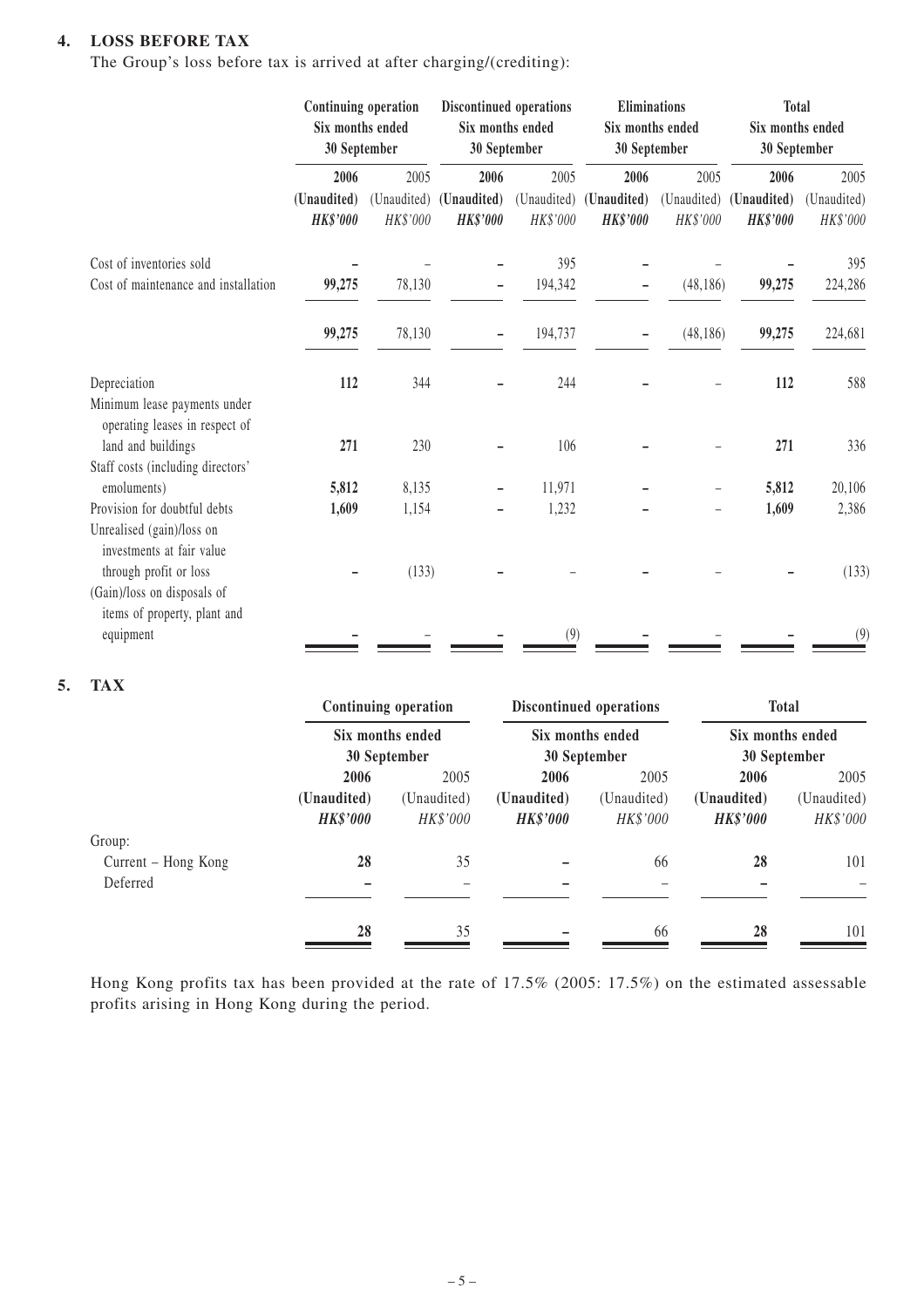#### **6. LOSS PER SHARE ATTRIBUTABLE TO EQUITY HOLDERS OF THE PARENT**

#### *From continuing and discontinued operations*

The calculation of the basic loss per share is based on the net loss for the period attributable to equity holders of the parent of HK\$577,000 (2005: net loss of HK\$7,613,000) and on the 115,930,400 (2005: 115,930,400) shares in issue during the period.

Diluted loss per share for the periods ended 30 September 2006 and 2005 have not been presented as no diluting events existed during either periods.

#### *From a continuing operation*

The calculation of the basic loss per share is based on the net loss for the period attributable to equity holders of the parent of HK\$577,000 (2005: net loss of HK\$2,240,000). The denominators used are the same as those detailed above for the basic loss per share from continuing and discontinued operations.

#### *From discontinued operations*

Basic loss per share for the discontinued operations for the six months ended 30 September 2005 was HK\$4.63 cents per share based on the net loss for that period attributable to equity holders of the parent of HK\$5,373,000. The denominators used are the same as those detailed above for the basic loss per share from continuing and discontinued operations.

#### **7. CONTINGENT LIABILITIES**

The Company provided certain representations, warranties and undertakings to Chinney Alliance Trading (BVI) Limited ("CAT") upon disposal of its subsidiaries engaging in building related contracting services on 31 March 2006 (the "Warranties"). CAT may claim the Company for breach of any of the Warranties up to a maximum amount of HK\$10,000,000 until 31 March 2007, being 12 months from the completion of the disposal. Up to the date of the approval of these financial statements, the Company did not receive any claims from CAT in respect of the Warranties.

Save as disclosed above, the Group has no significant liabilities as at 30 September 2006.

#### **8. COMPARATIVE AMOUNTS**

Certain comparative amounts have been reclassified to conform with the current period's presentation.

#### **INTERIM DIVIDEND**

The Board does not propose the payment of an interim dividend for the six months ended 30 September 2006 (2005: Nil).

#### **REVIEW OF OPERATIONS**

The Group's turnover for the six months ended 30 September 2006 was HK\$108.1 million (2005: HK\$87.6 million) and loss for the period was HK0.6 million (2005: HK\$7.9 million comprising of HK\$2.5 million from a continuing operation and HK\$5.4 million from discontinued operations).

In March 2006, the Group disposed of Shun Cheong Investments and its subsidiaries engaging in building related contracting services for both the public and private sectors (the "Contracting Group"). For the purposes of disclosure in the financial statements, the businesses of the Contracting Group were regarded as discontinued operations. After the disposal, the business operations of the Group were basically building related maintenance services (the "Maintenance Services"). As a result of the adoption of new and revised accounting standards issued by the HKICPA, the consolidated income statement for the previous period is restated accordingly to conform with current period's presentation.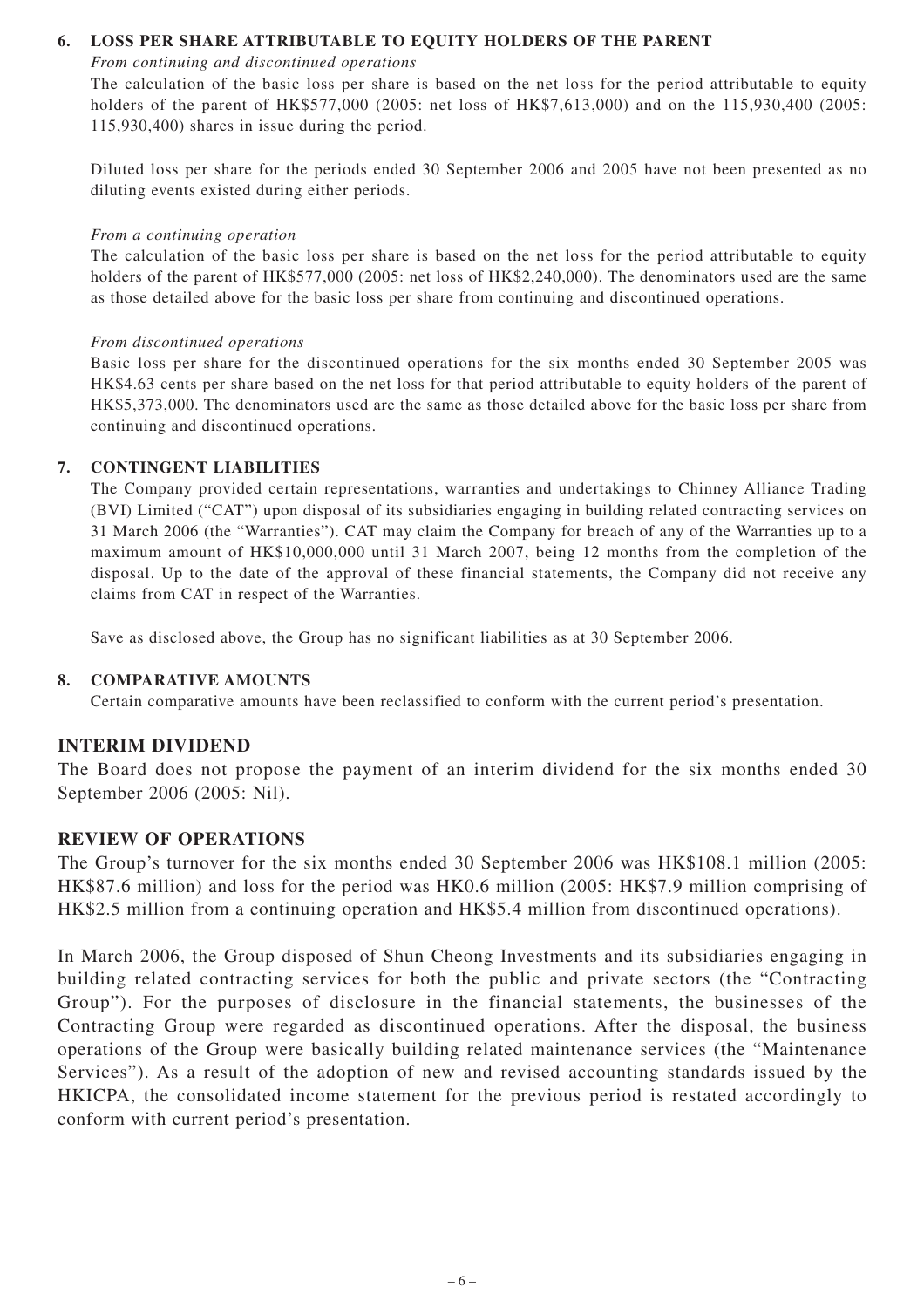Consolidated turnover of HK\$108.1 million for the six months ended 30 September 2006 was entirely attributable to the Maintenance Services, showing a 23.4% increase from HK\$87.6 million for the previous period. The increase in business volume was primarily attributable to the increase in work orders received from the Hong Kong Government and the Hong Kong Housing Authority under the 3-year term maintenance contracts previously awarded. However, additional subcontracting fees were incurred for these maintenance contracts as well as the increase in material costs which caused a decrease in gross profit ratio. With the overhead control policy started in December 2005, the Group was able to achieve a saving of 21% in staff costs and hence, the Group's loss from a continuing operation reduced from HK\$2.5 million for the previous period to HK\$0.6 million for the current period.

### **BUSINESS PROSPECT**

The economy of Hong Kong continued to improve, with GDP in the third quarter of 2006 expanded briskly by 6.8% in real term, up from 5.5% in the second quarter. The increase in GDP was mainly attributable to external trade. However, the performance of the construction sector remains weak. After the disposal of the Contracting Group, the Group concentrates on building related maintenance business which is by nature less susceptible to property development cycles of Hong Kong and has lower capital outlay compared with the businesses carried out by the Contracting Group. As at 30 September 2006, the Group had uncompleted contracts on hand of approximately HK\$195 million (31 March 2006: HK\$211 million). Your directors remain cautiously optimistic on the performance of the maintenance business for the rest of the financial year.

#### **FINANCIAL REVIEW**

#### **Liquidity and financial resources**

The Group's cash and bank balances are mostly in Hong Kong dollar. As at 30 September 2006, the Group has unpledged cash and bank deposit balances of approximately HK\$34.6 million (31 March 2006: HK\$37.1 million). The balances mainly came from the cash consideration of HK\$35 million received upon the completion of the disposal of the Contracting Group on 31 March 2006. As at 30 September 2006, the Group had no outstanding bank borrowings (31 March 2006: Nil). The gearing ratio, which represented the total bank borrowings to the equity attributable to equity holders of the parent, was nil (31 March 2006: Nil). As the Group's transactions are mostly settled in Hong Kong dollar, the use of financial instruments for hedging purposes is not considered necessary.

#### **Funding and treasury policy**

The assets and liabilities of the Group are mainly denominated in Hong Kong dollar. Accordingly, the Group has minimal exposure to foreign exchange fluctuation. However, the Group will closely monitor the overall currency and interest rate exposures. When considered appropriate, the Group will hedge against currency exposure as well as interest rate exposure.

#### **Pledge of assets**

As at 30 September 2006, the Group had no time deposits pledged to the banks (31 March 2006: Nil) to secure general banking facilities.

#### **Investments**

As at 30 September 2006, the Group had no investments in listed and unlisted equity securities. (31 March 2006: Nil).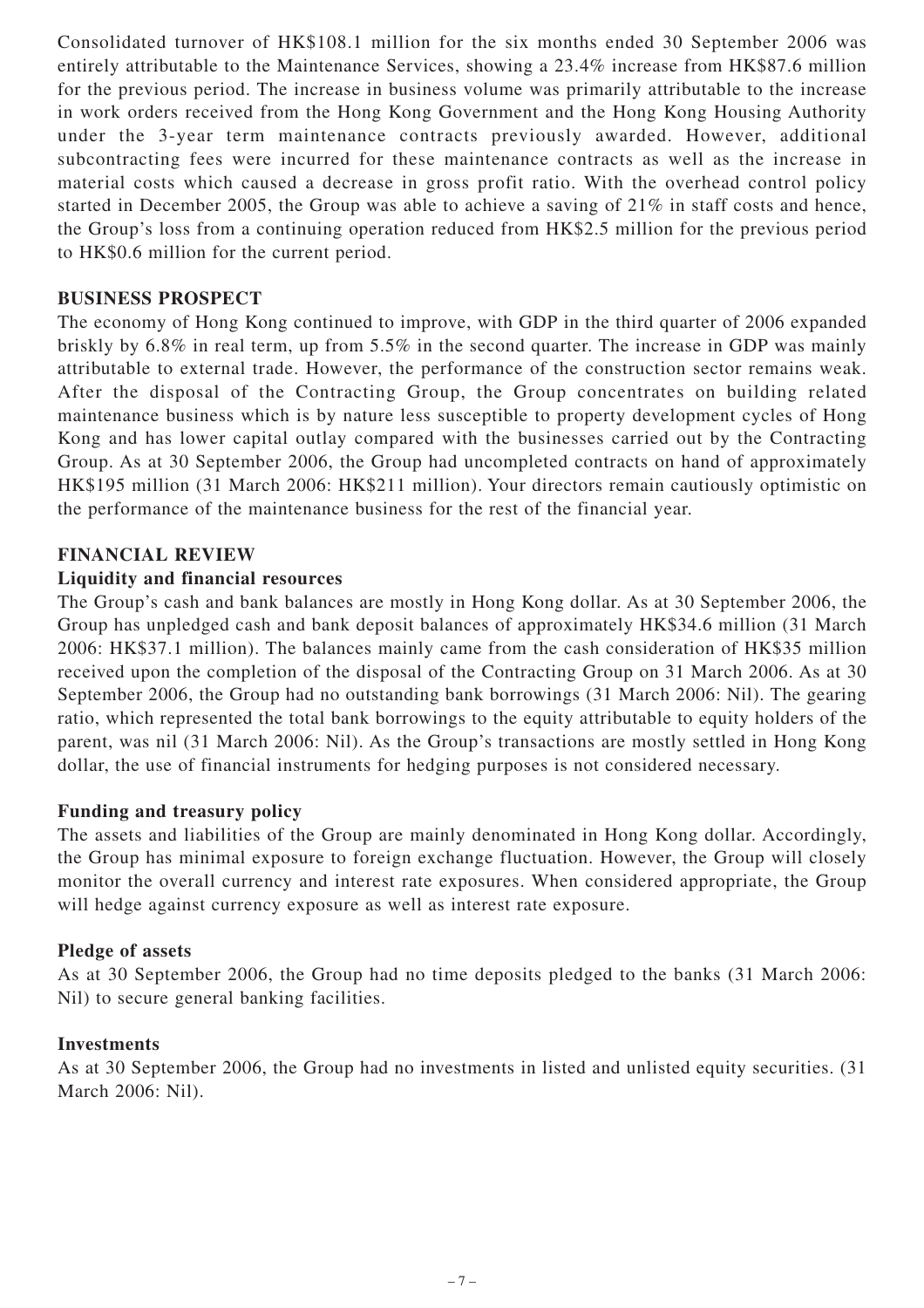## **Employees and remuneration policies**

The Group employed approximately 150 staff in Hong Kong as at 30 September 2006. Remuneration is determined by reference to market terms and the qualifications and experience of the staff concerned. Salaries are reviewed annually depending on individual merits. The Group also provides other benefits including retirement benefits scheme, medical insurance and educational subsidies to all eligible staff.

## **CONTINUING CONNECTED TRANSACTIONS**

(a) On 10 August 2004, Ever Billion Engineering Limited ("Ever Billion"), a wholly-owned subsidiary of the Company, entered into an agreement with Chinney Construction Company, Limited ("Chinney Construction") for the subcontracting of a three-year building and land maintenance contract dated 1 March 2004 awarded by the Architectural Services Department of the Government of the Hong Kong Special Administrative Region to Chinney Construction (the "Agreement"). Chan Yuen Keung, Zuric, who resigned as chairman and executive director of the Company on 19 July 2006, is also a director of and has 13.95% indirect beneficial interests in Chinney Construction. The Agreement constitutes a continuing connected transaction of the Company under the Rules Governing the Listing of Securities on the Stock Exchange of Hong Kong Limited (the "Listing Rules"). Details of the continuing connected transaction were disclosed in a circular dated 24 August 2004 to all shareholders of the Company.

The continuing connected transaction was approved by independent shareholders of the Company on a special general meeting held on 16 September 2004 with annual caps for the contract amount of the Agreement of HK\$120 million for each of the three years ended/ending 31 March 2005, 2006 and 2007, and of HK\$78 million for the year ending 31 March 2008. During the six months ended 30 September 2006, the amount for the subcontracting services provided under the Agreement was approximately HK\$63 million.

(b) On 31 December 2005, subcontracting agreements were entered into among Shun Cheong Electrical Engineering Company Limited ("SCEE") and Westco Airconditioning Limited ("Westco"), both as main contractors, which were disposed of in March 2006, and Tinhawk Company Limited ("Tinhawk", as a subcontractor), a subsidiary of the Company, for the subcontracting of certain maintenance work contracts. Pursuant to the subcontracting agreements, Tinhawk shall receive subcontracting fees from SCEE and/or Westco after deducting management fees calculated based on 3% of the contract amounts receivable from clients. Upon the completion of the Group's disposal of the Contracting Group on 31 March 2006, the above subcontracting arrangement constituted continuing connected transactions of the Company under the Listing Rules. Details of the subcontracting arrangements were set out in a circular to the shareholders of the Company dated 10 March 2006.

The continuing connected transactions were approved by the independent shareholders of the Company at the special general meeting held on 27 March 2006 with annual caps for the total subcontracting fees receivables by the Group under the subcontracting agreements for the financial years ending 31 March 2007 and 2008 of HK\$114 million and HK\$82 million, respectively. During the six months ended 30 September 2006, the amount for the subcontracting services provided pursuant to the subcontracting agreements was approximately HK\$44 million.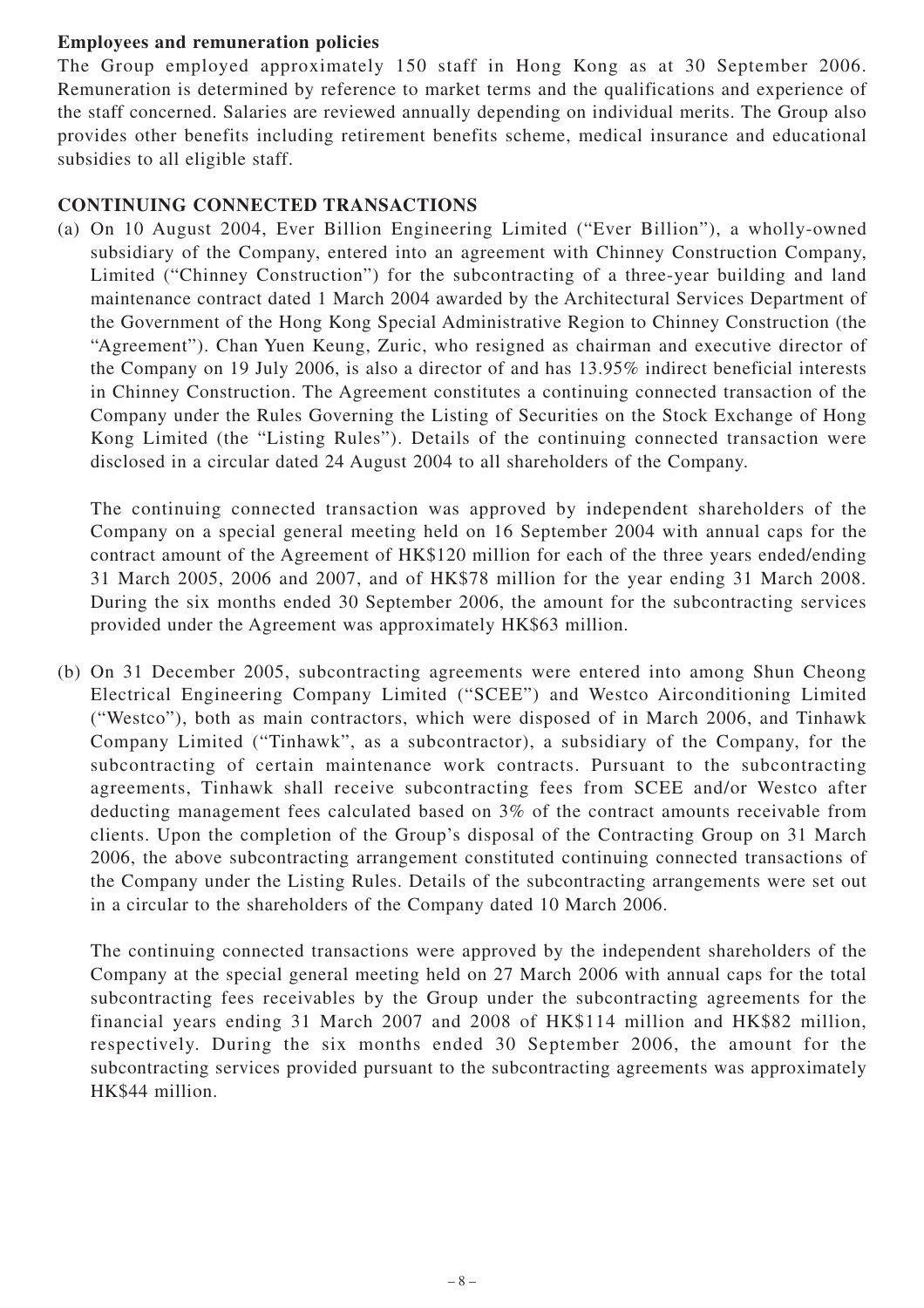#### **GENERAL INFORMATION CORPORATE GOVERNANCE**

## **Model Code for Securities Transactions By Directors**

The Company has adopted the Model Code for Securities Transactions by Directors of Listed Issuer (the "Model Code") set out in Appendix 10 of the Listing Rules. On specific enquiries made, all directors of the Company have confirmed that they have complied with the required standard set out in the Model Code throughout the six months ended 30 September 2006.

## **Compliance with the Code on Corporate Governance Practices**

In the opinion of the directors, the Company has complied with the applicable code provisions of the Code on Corporate Governance Practices (the "CG Code") as set out in Appendix 14 of the Listing Rules during the interim period, except that:

1. CG Code provision A.2.1 stipulates that the roles of chairman and chief executive officer should be separate and should not be performed by the same individual.

The Company has not appointed a chief executive officer and Ms. Cao Jing, Chairman of the Company is responsible for the management of the Board. In view of the size of the Group, it is considered unnecessary to appoint a chief executive officer of the Company.

2. CG Code provision A.4.1 stipulates that non-executive directors should be appointed for a specific term and subject to re-election.

All the existing non-executive directors of the Company do not have a specific term of appointment but are subject to retirement by rotation and re-election at the Company's annual general meeting in accordance with the Bye-laws of the Company. As such, the Board considers that sufficient measures have been taken to ensure that the Company's corporate governance practices are no less exacting than those in the CG Code.

3. CG Code provision A.4.2 stipulates that (a) all directors appointed to fill a casual vacancy should be subject to election by shareholders at the first general meeting after their appointment; and (b) every director, including those appointed for a specific term, should be subject to retirement by rotation at least once every three years.

According to the provisions of the Company's Bye-laws, (a) any director appointed to fill a casual vacancy shall hold office only until the next following annual general meeting of the Company and shall then be eligible for re-election; and (b) at each annual general meeting onethird of the directors for the time being (or, if their number is not three or a multiple of three, then the number nearest one-third) shall retire from office by rotation save that the Executive Chairman or the Managing Director of the Company shall not be subject to retirement by rotation or be taken into account in determining the number of directors to retire in each year.

The Board will ensure the retirement of each director, other than those hold office as Executive Chairman or Managing Director, by rotation at least once every three years in order to comply with the CG Code. The Board presently considered that the continuity of office of the Executive Chairman provides the Group a strong and consistent leadership and is of great importance to the smooth operations of the Group. As a result, the Board concurs that the Executive Chairman need not be subject to retirement by rotation. The Company currently has no Managing Director.